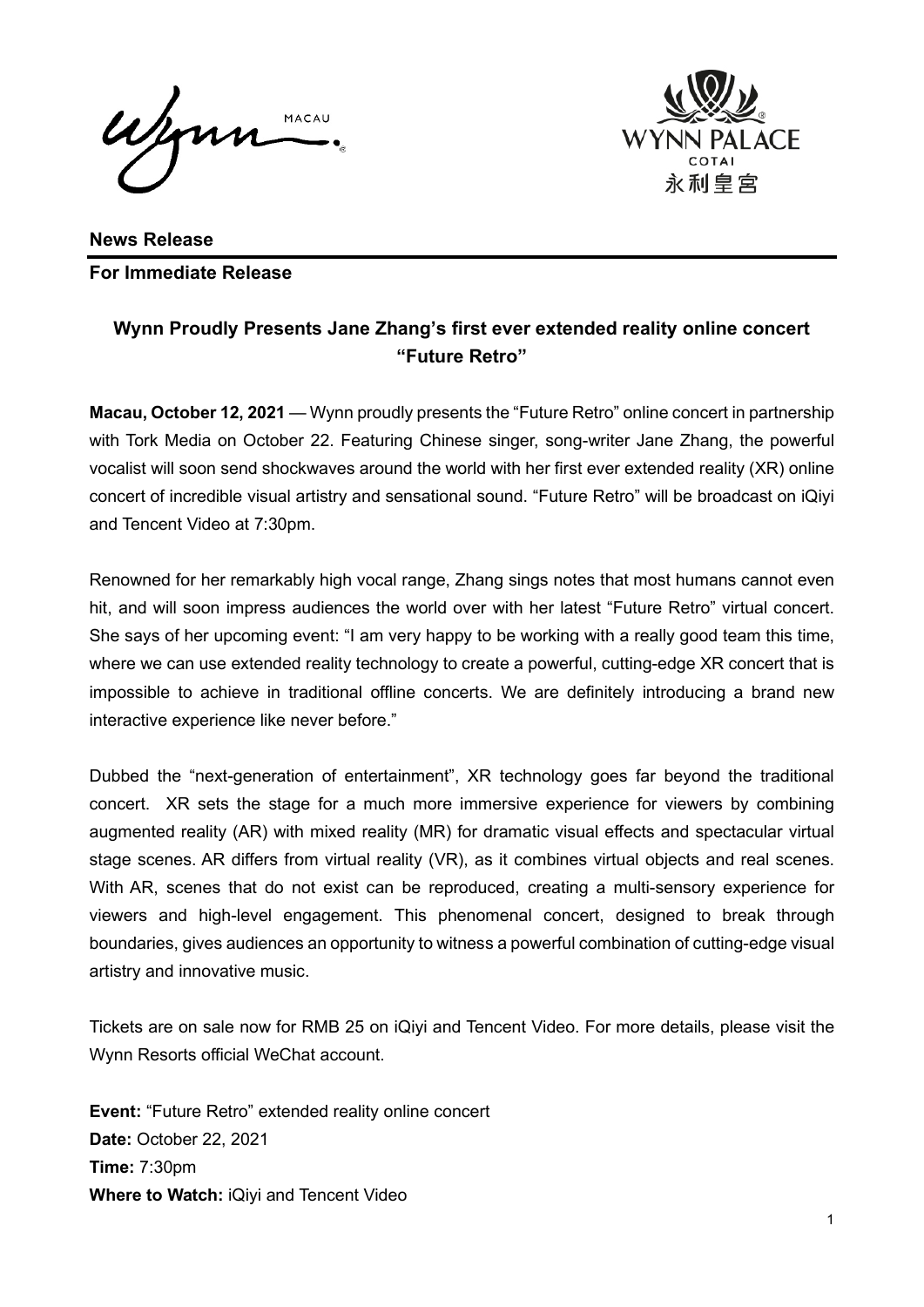



**Media Photo**



## **ABOUT WYNN MACAU**

[Wynn Macau](https://www.wynnmacau.com/en) is a luxury hotel and casino resort in the Macau Special Administrative Region of the People's Republic of China with two iconic towers featuring a total of 1,010 spacious rooms and suites, approximately 252,000 square feet of casino space, over 59,000 square feet of retail space, 12 food and beverage outlets, two spas, a salon and a pool. The resort proudly boasts three distinct entertainment experiences, including Macau's only choreographed Performance Lake, blending lofty plumes of water, gracefully choreographed music from Broadway tunes to renowned Chinese songs, powerful LED lights and fire effects.

Wynn Macau is operated by international resort developer [Wynn Resorts,](http://www.wynnresorts.com/) recipient of more Forbes Travel Guide Five Star Awards than any other independent hotel company in the world. Wynn Macau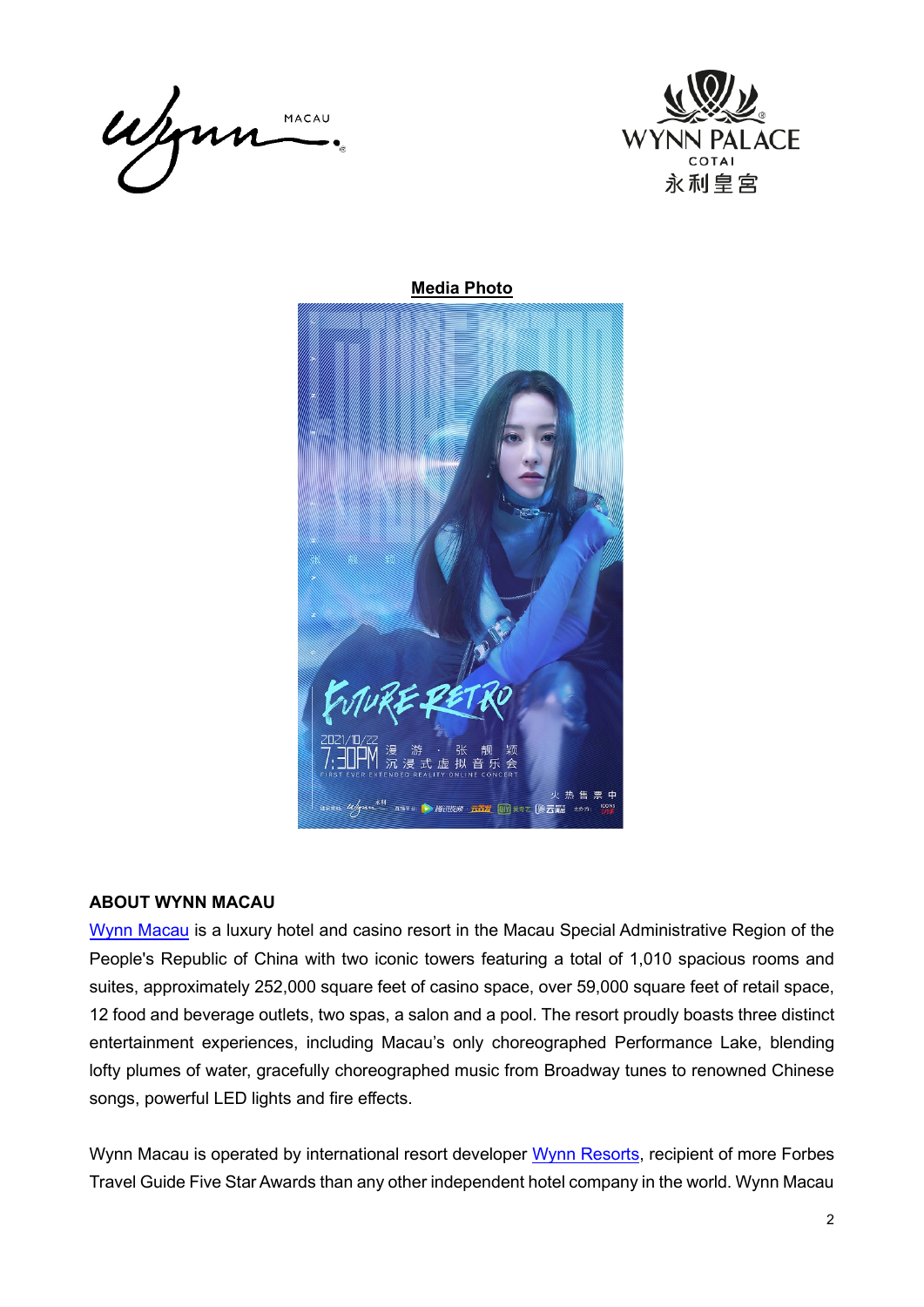Wynn MACAU



continues to hold the distinct honor of being the only resort in the world with 8 Forbes Five-Star Awards for five consecutive years. Wynn Macau opened on September 6, 2006 and its second tower – Encore opened on April 21, 2010. For more information on Wynn Macau, visit [press.wynnmacau.com.](https://press.wynnmacau.com/en)

## **ABOUT WYNN PALACE**

[Wynn Palace](https://www.wynnpalace.com/en) is the second luxury integrated resort from international resort developer Wynn Resorts in the Macau Special Administrative Region of the People's Republic of China, following the launch of Wynn Macau. Located in the Cotai area, it features a 28-storey hotel with 1,706 exquisitely furnished rooms, suites and villas, versatile meeting facilities, over 106,000 square feet of renowned luxury retail, 14 food and beverage outlets, Macau's largest spa, a salon, a pool and approximately 424,000 square feet of casino space. The resort also features a variety of entertainment experiences, including the dazzling 8-acre Performance Lake that mesmerizes guests with a choreographed display of water, music and light, the unique SkyCab, spectacular, large-scale floral displays and an extensive collection of art works by some of the world's leading artists.

Wynn Resorts is the recipient of more Forbes Travel Guide Five Star Awards than any other independent hotel company in the world. Wynn Palace is the first and only resort in the world with more than one thousand rooms to receive Forbes Travel Guide Five Star Awards. Wynn Palace opened on August 22, 2016. For more information on Wynn Palace, visit [press.wynnpalace.com.](https://press.wynnpalace.com/en)

## **ABOUT TORK MEDIA**

Tork Media (Greater Bay Area, China) specializes in working with Hospitality and Retail Venues eager to host and sponsor events to attract and deepen relationships with customers. Enabling clients to diversify entertainment offerings and monetize their Real Estate. With a collective 75 years' experience in Asia's entertainment industry, Tork offers Extended Reality Live concerts, music events, gaming events, bespoke content creation, Award shows, NFT and ancillary publishing. All supported by an established music platform and a deep bench of creative and production talent available to service these demands with leading edge content and events.

# # #